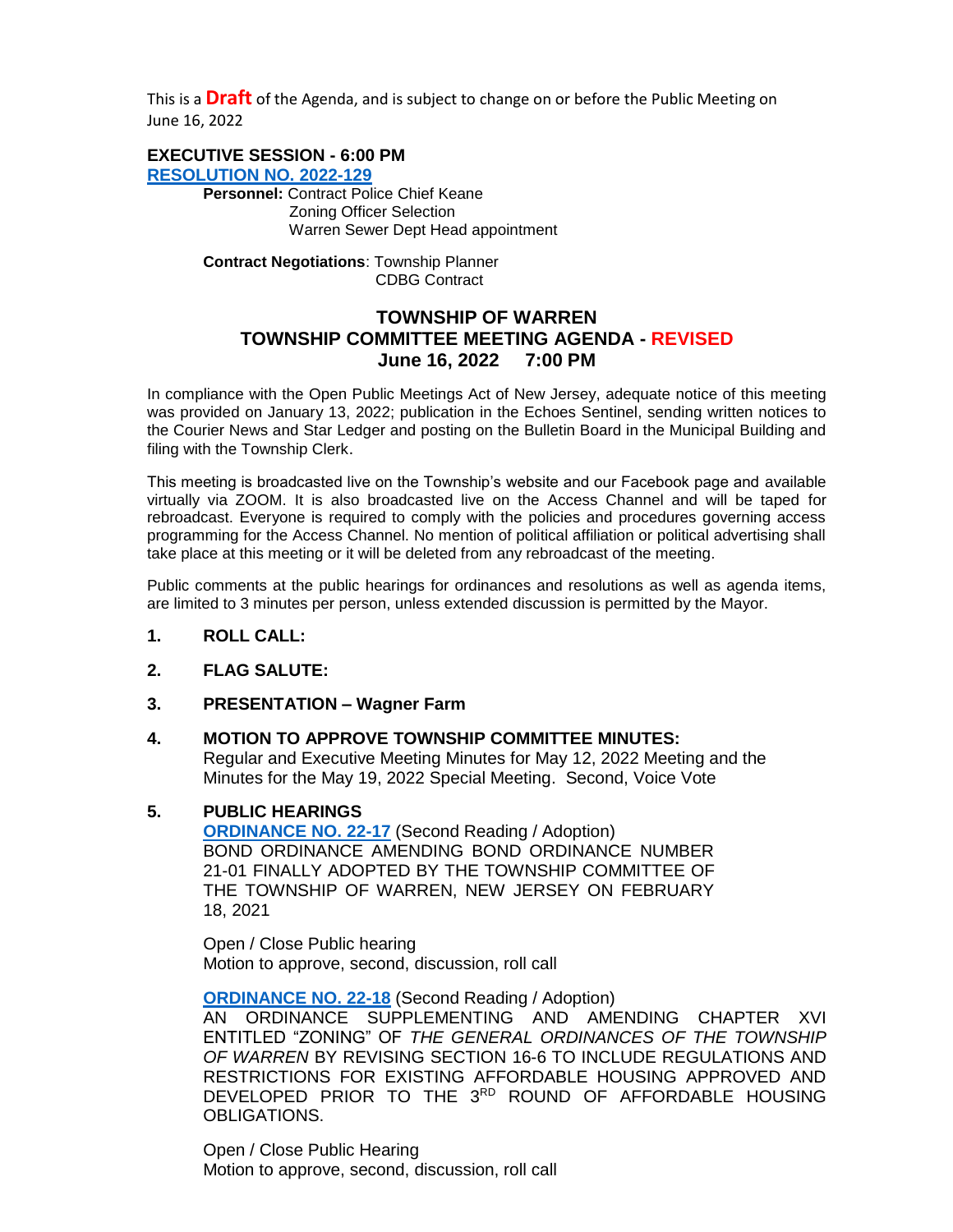### **6. Ordinance Adoptions carried from May 12, 2022**

**[ORDINANCE 22-02](https://nj-warrentownship.civicplus.com/DocumentCenter/View/5530/Ordinance-22-02-Dissolving-the-Warren-Township-Sewerage-Authority-PDF)** (Adoption) AN ORDINANCE DISSOLVING THE WARREN TOWNSHIP SEWERAGE AUTHORITY PURSUANT TO N.J.S.A. 40A:5A-20

Motion to approve, second, discussion, roll call

**[ORDINANCE 22-03](https://nj-warrentownship.civicplus.com/DocumentCenter/View/5531/Ordinance--22-03-Bond-Ordinance-for-WTSA-Obligations-Dissolution-PDF)** (Adoption) BOND ORDINANCE OF THE TOWNSHIP OF WARREN, IN THE COUNTY OF SOMERSET, NEW JERSEY, IN FURTHERANCE OF THE DISSOLUTION OF THE WARREN TOWNSHIP SEWERAGE AUTHORITY, FOR THE ASSUMPTION OF CERTAIN OUTSTANDING OBLIGATIONS OF SUCH AUTHORITY IN THE AMOUNT OF \$5,165,081.74 ISSUED TO FINANCE SUCH AUTHORITY'S SYSTEM IMPROVEMENTS

Motion to approve, second, discussion, roll call

**[ORDINANCE NO. 22-04](https://nj-warrentownship.civicplus.com/DocumentCenter/View/5532/Ordinance--22-04-Establishing-Department-of-Sewers-PDF)** (Adoption) AN ORDINANCE CREATING THE TOWNSHIP OF WARREN DEPARTMENT OF SEWERS

Motion to approve, second, discussion, roll call

**[ORDINANCE NO. 22-05](https://nj-warrentownship.civicplus.com/DocumentCenter/View/5533/Ordinance--22-05--Creating-Sewer-Utility-Fund-PDF)** (Adoption) AN ORDINANCE ESTABLISHING THE TOWNSHIP OF WARREN SEWER UTILITY FUND

Motion to approve, second, discussion, roll call

#### **7. REPORTS OF TOWNSHIP OFFICERS OR OFFICIALS**

#### **8. REPORTS OF STANDING COMMITTEES**

#### **9. COMMENTS ON AGENDA ITEMS**

#### **10. PAYMENT OF BILLS**

**[RESOLUTION NO. 2022-130](https://warrennj.org/DocumentCenter/View/5904/2022-130-Bill-List-A-PDF) BILL LIST A** Motion to adopt, second, discussion, roll call

 **[RESOLUTION NO. 2022-131](https://warrennj.org/DocumentCenter/View/5905/2022-131-Bill-List-B-PDF) BILL LIST B** Motion to adopt, second, discussion, roll call

#### **11. COMMUNICATIONS AND PETITIONS**

#### **12. OLD BUSINESS:**

#### **13. NEW BUSINESS:**

**[RESOLUTION NO. 2022-132](https://warrennj.org/DocumentCenter/View/5881/2022-132-Assumption-of-WTSA-Debt-Obligations-and-Other-Related-Matters-PDF)**

RESOLUTION OF THE TOWNSHIP OF WARREN, IN THE COUNTY OF SOMERSET, STATE OF NEW JERSEY, MAKING CERTAIN DETERMINATIONS IN CONNECTION WITH THE ASSUMPTION OF CERTAIN OUTSTANDING OBLIGATIONS OF THE WARREN TOWNSHIP SEWERAGE AUTHORITY

Motion to adopt, second, discussion, roll call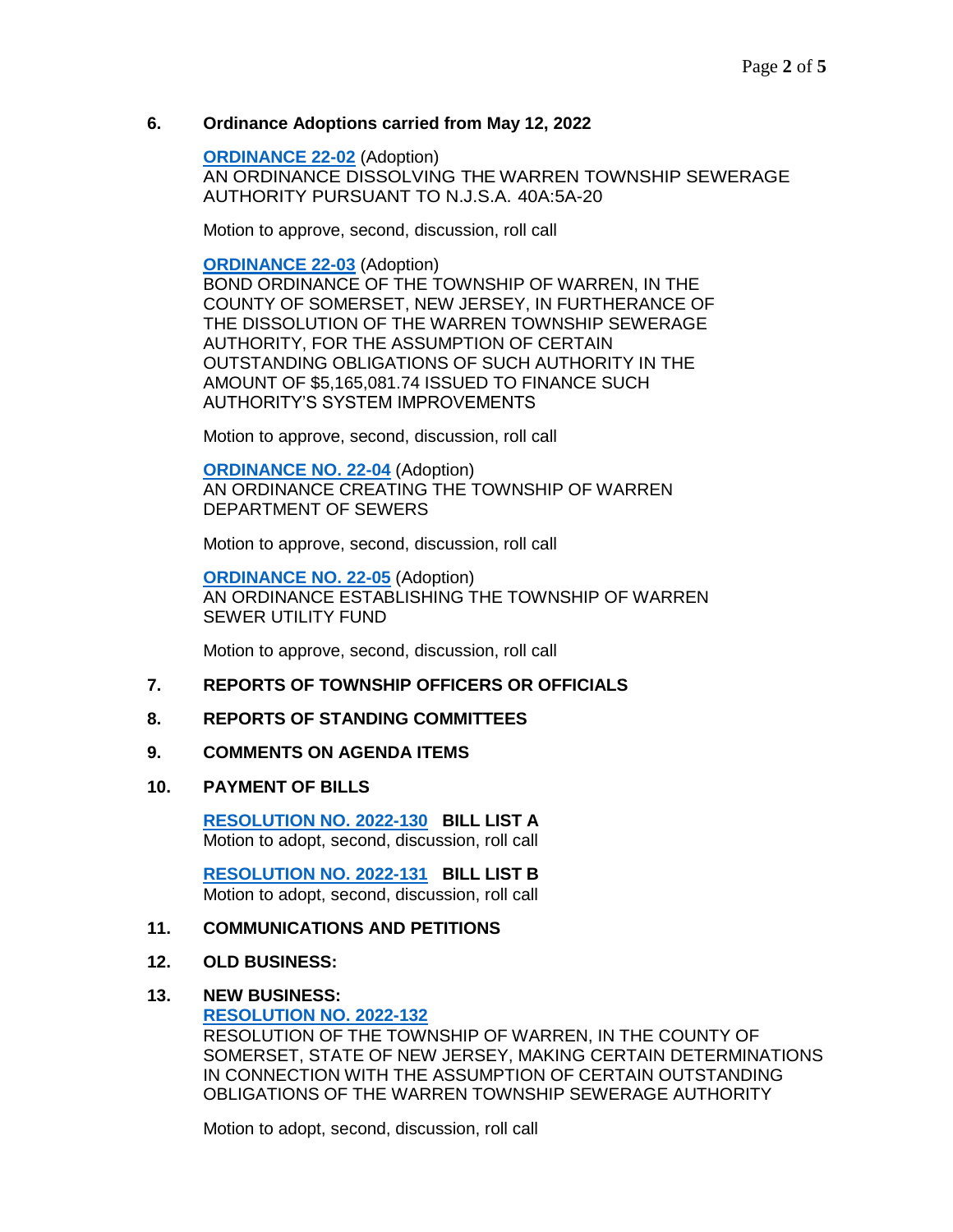#### **[RESOLUTION NO. 2022-134](https://warrennj.org/DocumentCenter/View/5882/2022-134-Prof-Services---Township-Attorney---Lehrer-PDF)**

AWARD OF PROFESSIONAL SERVICES CONTRACT TOWNSHIP ATTORNEY

Motion to adopt, second, discussion, roll call

## **CONSENT AGENDA RESOLUTIONS:**

Resolutions No. 2022-135 through No. 2022-167 were submitted to the Township Committee for review and may be adopted by one motion. These resolutions are listed on the agenda for review and a complete copy made available in the Township Clerk's office.

- [2022-135](https://warrennj.org/DocumentCenter/View/5883/2022-135-Prof-Service-Public-Defender-PDF) AWARD OF PROFESSIONAL SERVICE CONTRACT WARREN TOWNSHIP PUBLIC DEFENDER TO SCOTT MITZNER, ESQ.
- [2022-136](https://warrennj.org/DocumentCenter/View/5884/2022-136-Prof-Services---Auditors---Suplee--PDF) AWARD OF PROFESSIONAL SERVICE CONTRACT MUNICIPAL AUDITING SERVICES TO SUPLEE, CLOONEY & COMPANY
- [2022-137](https://warrennj.org/DocumentCenter/View/5885/2022-137-Prof-Services---Municipal-Prosecutor---Brent-Bramnick-PDF) AWARD OF PROFESSIONAL SERVICE CONTRACT MUNICIPAL PROSECUTOR TO BRENT BRAMNICK, ESQ.
- [2022-138](https://warrennj.org/DocumentCenter/View/5868/2022-138-Stipend-for-Cable-Station-Manager-PDF) AUTHORIZING STIPEND FOR CABLE STATION MANAGER
- [2022-139](https://warrennj.org/DocumentCenter/View/5869/2022-139-Club-License-Renewal-PDF) RENEWAL OF PLENARY RETAIL CONSUMPTION LIQUOR LICENSES – CLUB July 1, 2022– June 30, 2023
- [2022-140](https://warrennj.org/DocumentCenter/View/5909/2022-140-NJ-Motor-Vehicle-Commission-On-Line-Access-PDF) AUTHORIZING NEW JERSEY MOTOR VEHICLE COMMISSION ONLINE ACCESS PROGRAM AGREEMENT
- [2022-141](https://warrennj.org/DocumentCenter/View/5871/2022-141-Form-1B--DMHAS-Grant-Warren-22-PDF) APPROVE SUBMISSION OF APPLICATION FOR DMHAS Youth Leadership Grant
- [2022-142](https://warrennj.org/DocumentCenter/View/5872/2022-142-Contract-Award-Northeast-Communications-PDF) AWARD OF CONTRACT NORTHEAST COMMUNICATIONS, INC.
- [2022-143](https://warrennj.org/DocumentCenter/View/5873/2022-143-Award-Of-Contract---Plumbing---Magic-Touch-Construction-PDF) AWARD OF CONTRACT TO MAGIC TOUCH CONSTRUCTION CO., INC. FOR PLUMBING SERVICES
- [2022-144](https://warrennj.org/DocumentCenter/View/5874/2022-144-Award-of-Contract---Dock-Watch-Hollow-Bridge-Repair---Carroccia-Co-PDF) AWARD OF CONTRACT CARROCCIA COMPANY, INC. DOCK WATCH HOLLOW BRIDGE REPAIR
- [2022-145](https://warrennj.org/DocumentCenter/View/5875/2022-145-Award-of-Contract---Zetron---911-Server-Upgrade-PDF) AWARD OF CONTRACT ZETRON FOR 911 SERVER UPGRADE
- [2022-146](https://warrennj.org/DocumentCenter/View/5876/2022-146-License-to-Farm---Block-78-Lot-3---Springhouse-PDF) AWARD OF NON-EXCLUSIVE LICENSE TO FARM BLOCK 78, LOT 3
- [2022-147](https://warrennj.org/DocumentCenter/View/5877/2022-147-Lions-Expo---Firework-Permit-PDF) AUTHORIZING ISSUANCE OF FIREWORKS PERMIT LIONS CLUB EXPO
- [2022-148](https://warrennj.org/DocumentCenter/View/5878/2022-148-Police-Promotions-PDF) PROMOTION OF POLICE DEPARTMENT PERSONNEL
- [2022-149](https://warrennj.org/DocumentCenter/View/5879/2022-149-Cancel-Certain-Outstanding-Checks-in-Current-Account-PDF) AUTHORIZING CHIEF FINANCIAL OFFICER TO CANCEL CERTAIN UNDELIVERABLE OUTSTANDING CHECKS IN THE CURRENT ACCOUNT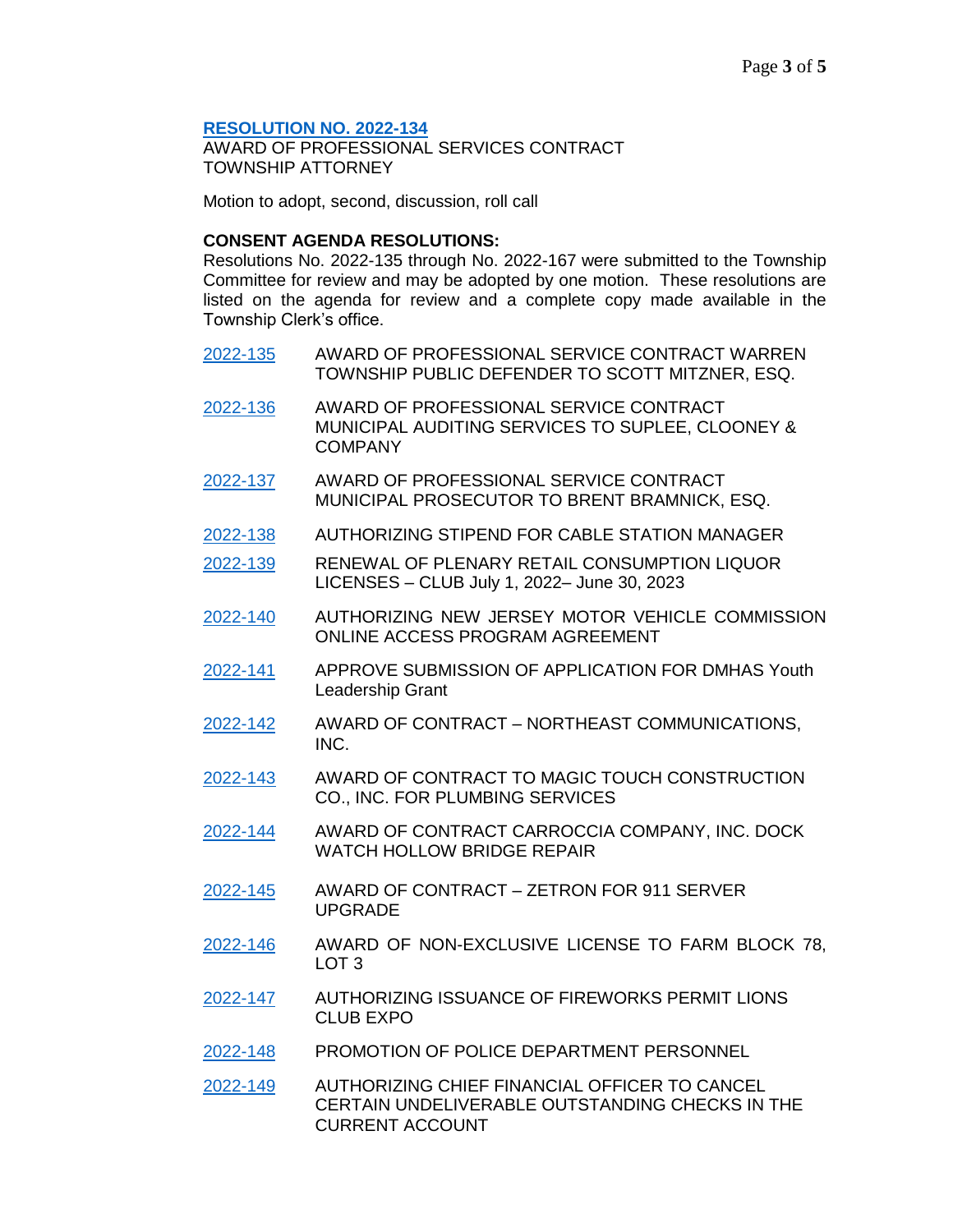[2022-150](https://warrennj.org/DocumentCenter/View/5880/2022-150-Authorize-Signing-Of-Assignment-And-Assumption-Agreement-PDF) A RESOLUTION AUTHORIZING THE MAYOR AND TOWNSHIP CLERK TO EXECUTE THAT CERTAIN ASSIGNMENT AND ASSUMPTION AGREEMENT WITH THE WARREN TOWNSHIP SEWERAGE AUTHORITY RELATIVE ALL CONTRACTS

[2022-151](https://warrennj.org/DocumentCenter/View/5886/2022-151-Award-of-Contract-Electrical-Services---Magic-Touch-PDF) AWARD OF CONTRACT – MAGIC TOUCH CONSTRUCTION CO. INC. AND MONTILLO ELECTRIC, LLC. FOR ELECTRICAL CONTRACTOR SERVICES FOR TOWNSHIP OWNED BUILDINGS AND PROPERTY

- [2022-152](https://warrennj.org/DocumentCenter/View/5887/2022-152-Award-of-Contract-Genuine-Parts---Tire-Machine-PDF) AWARD OF CONTRACT GENUINE PARTS COMPANY d/b/a NAPA
- [2022-153](https://warrennj.org/DocumentCenter/View/5888/2022-153-Approving-the-Plans-for-the-Warren-Recreational-Pavilion-PDF) APPROVING THE PLAN AND SPECIFICATIONS PREPARED FOR THE NEW WARREN TOWNSHIP RECREATION PAVILION

[2022-154](https://warrennj.org/DocumentCenter/View/5889/2022-154-Chapter-159-Clean-Communities-PDF) APPROVING THE INSERTION OF A SPECIAL ITEM OF REVENUE IN THE BUDGET RECEIVED FROM THE STATE OF NEW JERSEY FOR THE CLEAN COMMUNITIES PROGRAM IN THE AMOUNT OF \$43,767.38

- [2022-155](https://warrennj.org/DocumentCenter/View/5890/2022-155-COLLIERS-RESURFACING-TENNIS-COURTS-PDF) AWARDING COLLIERS ENGINEERING & DESIGN A PROFESSIONAL SERVICES CONTRACT FOR ENGINEERING SERVICES FOR TENNIS COURT RESURFACING
- [2022-156](https://warrennj.org/DocumentCenter/View/5891/2022-156-Award-of-Contract-Painting-Police-Department-PDF) AWARD OF CONTRACT TO INTERSTATE RESTORATION SERVICES. – PAINTING POLICE STATION AND OTHER TOWNSHIP PROJECTS
- [2022-157](https://warrennj.org/DocumentCenter/View/5892/2022-157-AUTHORIZING-PURCHASE-OF-GASOLINE-THROUGH-MORRIS-COUNTY-COOP-PURCHASING-AGREEMENT-PDF) AUTHORIZING PURCHASE OF GASOLINE THROUGH MORRIS COUNTY COOPERATIVE PURCHASING AGREEMENT
- [2022-158](https://warrennj.org/DocumentCenter/View/5894/2022-158-WESTFIELD-ARCHITECTS-MT-BETHEL-MEETING-HOUSE-PDF) AMENDMENT TO THE CONTRACT FOR PROFESSIONAL SERVICES FOR ARCHITECTUAL SERVICES ARWARDED TO WESTFIELD ARCHITECTS & PRESERVATION CONSULTANTS FOR PHASE 3: INTERIOR RESTORATION AND SITE IMPROVEMENTS TO THE MT. BETHEL MEETING HOUSE TO INCREASE THE CONTRACTUAL AMOUNT BY \$4,280.00
- [2022-159](https://warrennj.org/DocumentCenter/View/5895/2022-159-Plenary-Consumption-License-Renewal) RENEWAL OF PLENARY RETAIL CONSUMPTION LIQUOR LICENSES July 1, 2022 – June 30, 2023
- [2022-160](https://warrennj.org/DocumentCenter/View/5896/2022-160-BCUW-Madeline-Partners-PDF) RESOLUTION OF NEED FROM TOWNSHIP OF WARREN FOR BCUW/MADELINE HOUSING PARTNERS, LLC
- [2022-161](https://warrennj.org/DocumentCenter/View/5897/2022-161-Urban-County-Agreement-PDF) RESOLUTION ACKNOWLEDGING AUTOMATIC RENEWAL OF 2020-2022 URBAN COUNTY COOPERATION AGREEMENT FOR PARTICATION IN SOMERSET COUNTY'S COMMUNITY DEVELOPMENT BLOCK GRANT AND HOME INVESTMENT PARTNERSHIP PROGRAM ACTIVITIES
- [2022-162](https://warrennj.org/DocumentCenter/View/5898/2022-162-Hold-Harmless-Weekend-Journey-PDF) AUTHORIZING EXECUTION OF A HOLD HARMLESS AGREEMENT WITH SOMERSET COUNTY TO PARTICIPATE IN THE COUNTY'S "WEEKEND JOURNEY THROUGH THE PAST YEAR"
- [2022-163](https://warrennj.org/DocumentCenter/View/5899/2022-163-Award-of-Contract-for-2022-Streets-Overlay-PDF) AWARD OF CONTRACT 2022 STREETS OVERLAY TO CARROCCIA CO. CONTRACTORS